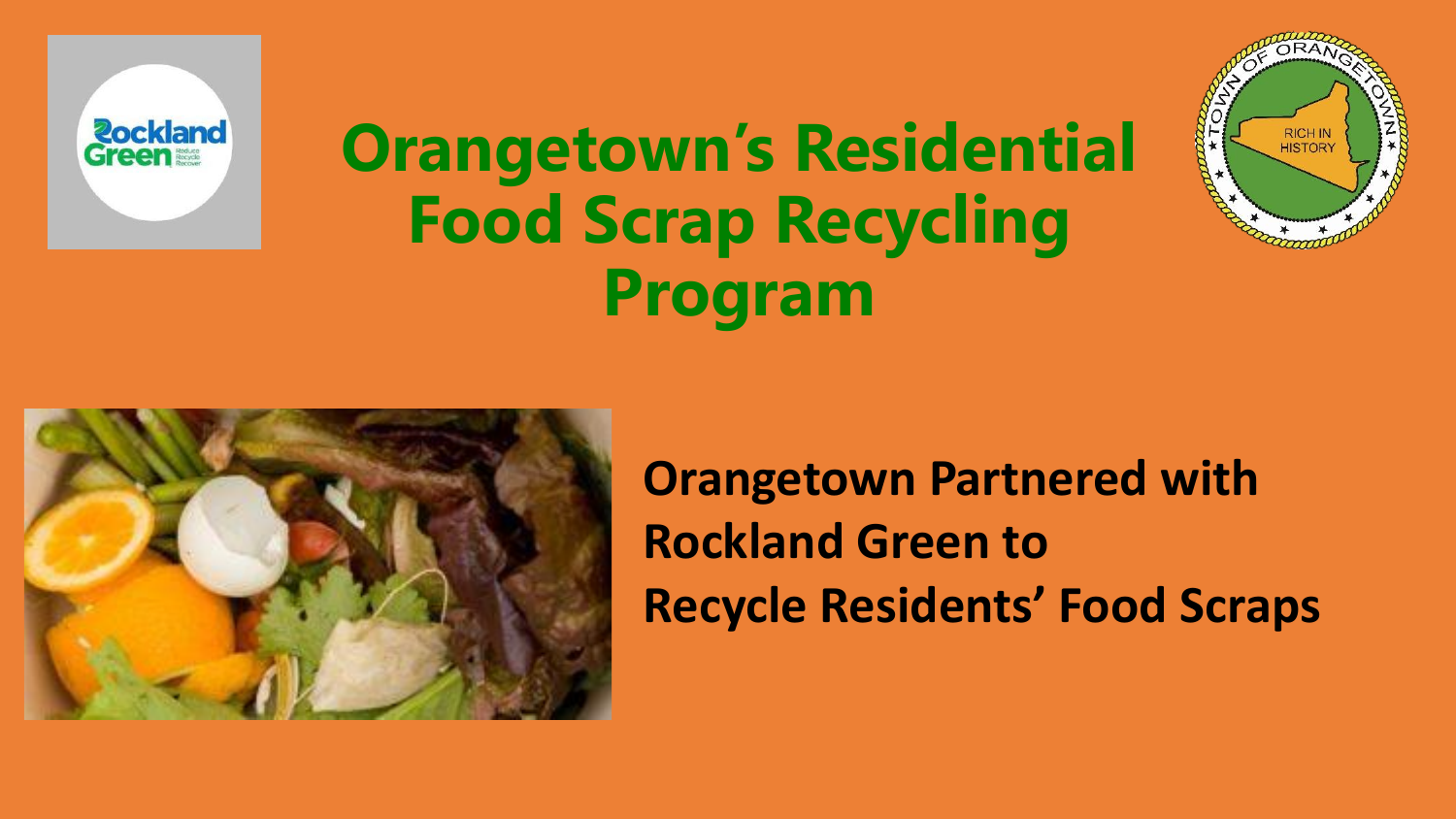# **Why Separate your Food Scraps?**



Food Scraps are the single largest component in the Municipal Solid Waste stream (MSW). Decomposition of Food Scraps in a landfill produces methane, a greenhouse gas 20 times more damaging than  $CO<sub>2</sub>$ . Food Scraps are valuable materials that if properly collected and composted can help reduce pollution and improve overall quality of life. Orangetown's Food Scraps will be processed into beautiful nutrient rich compost instead of heading to the landfill that is over 320 miles from Rockland County.

RICH IN<br>HISTORY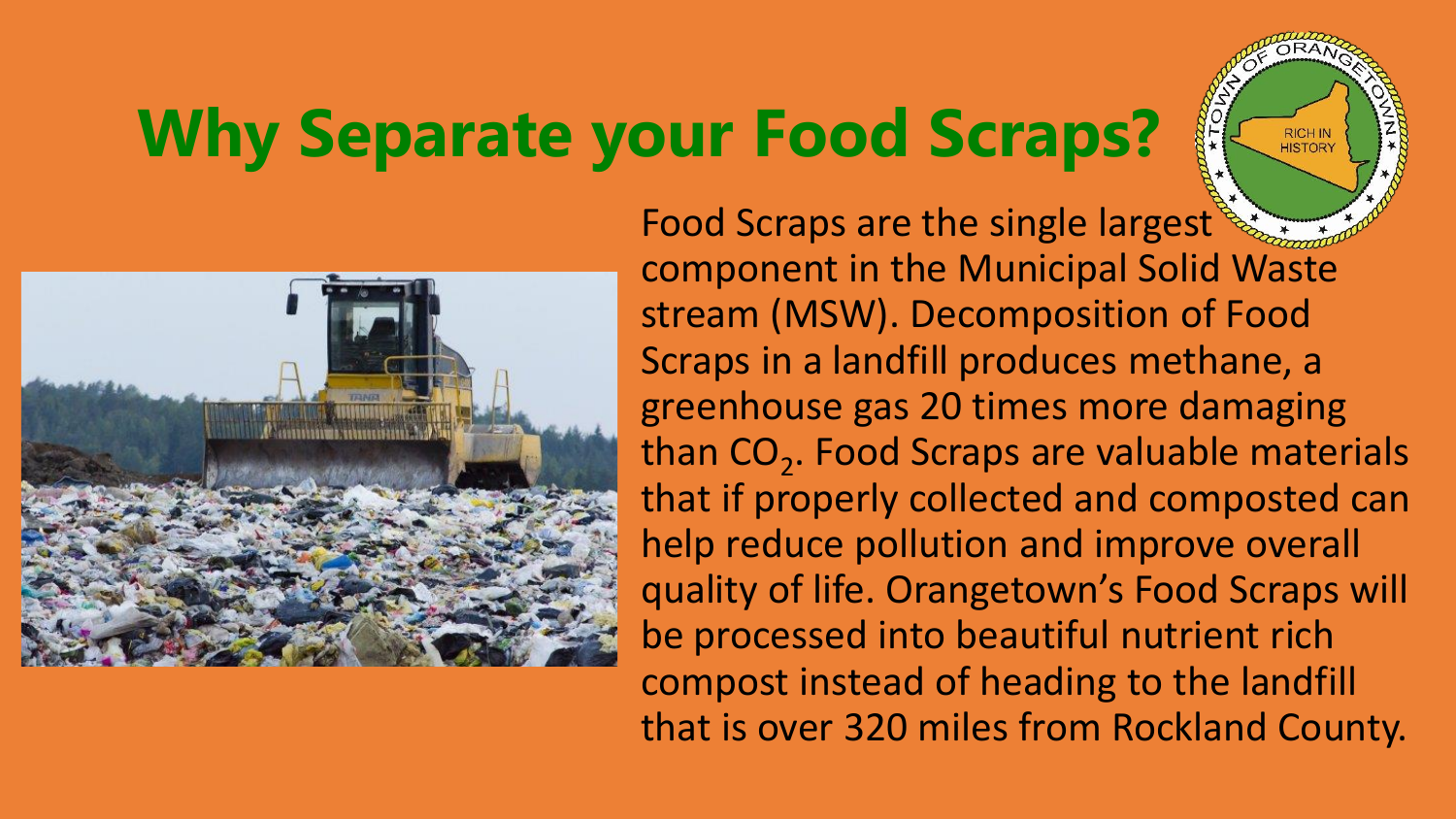# **How to Food Scrap Recycle?**



- **1. COLLECT** your food scraps in a small bin stored on the countertop or under the sink.
- **2. TRANSFER** the food scraps from the small bin into the large bin.
- **3. DROP OFF** your bagged food scraps in the large bin at Orangetown's Food Scrap Dropoff Site. There will be no charge to drop off Food Scraps.



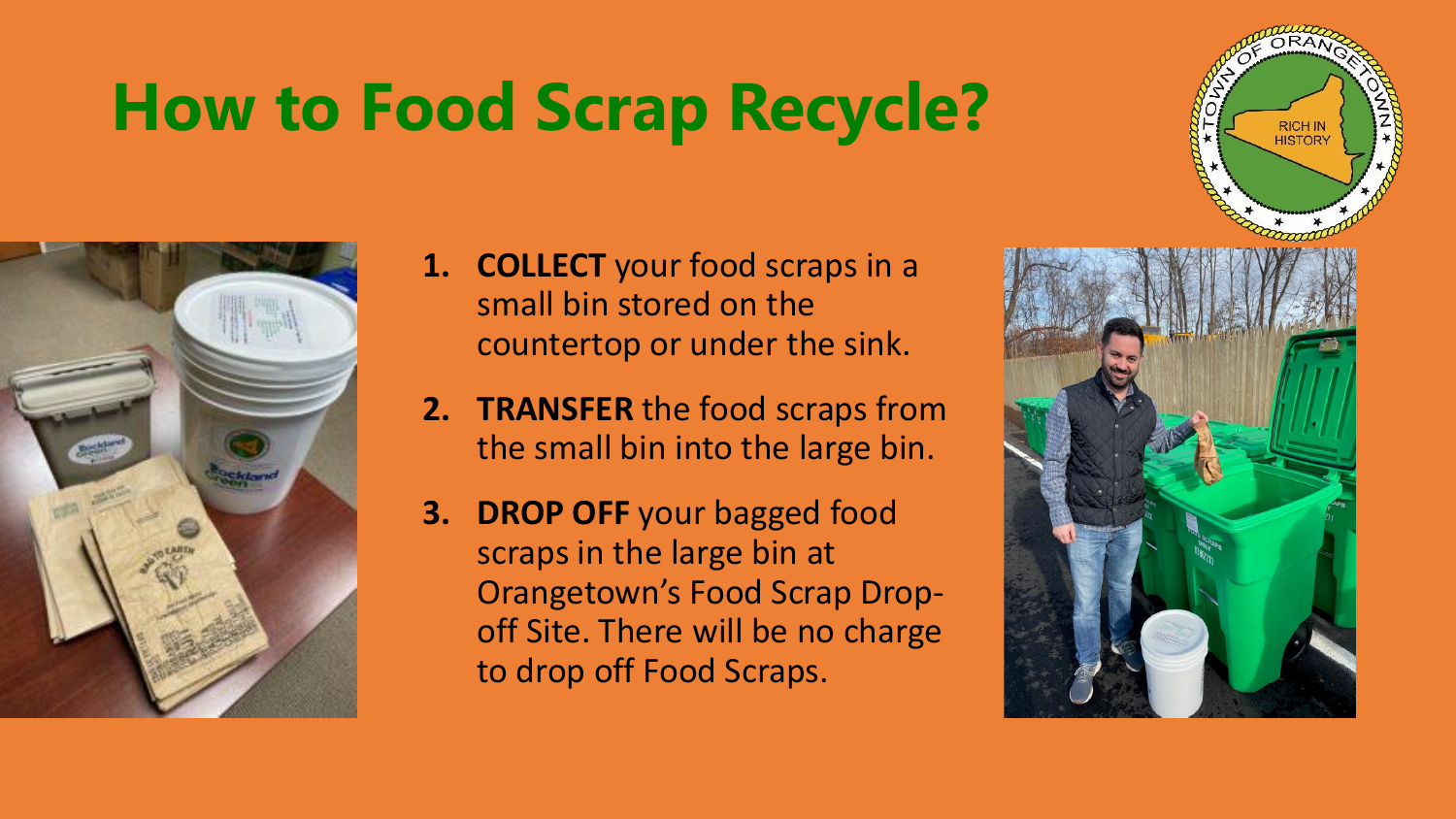# **What can be placed into the Composting Bags?**

### **Acceptable Items**

- Fruits and Vegetables (remove stickers, bands, and ties)
- Meat and Poultry (bones ok)
- Fish and Shellfish (shells ok)
- Dairy Products
- Bread & Pasta
- Rice and Grains
- Eggshells
- Chips and Snacks
- Beans, Nuts & Seeds
- Leftover and Spoiled Food
- Coffee Grounds (paper filters ok)
- Tea Bags (no staples)
- Cut Flowers

#### **Non-Acceptable Items**

- NO plastic bags, compostable/biodegradable bags, packaging, stickers, rubber bands or twist ties.
- NO pet waste, baby wipes, foil, paper plates or paper towels.
- NO plastic, glass, metal or kitchenware.

#### **If it's not on the list, IT IS NOT**

**compostable in Rockland County!**



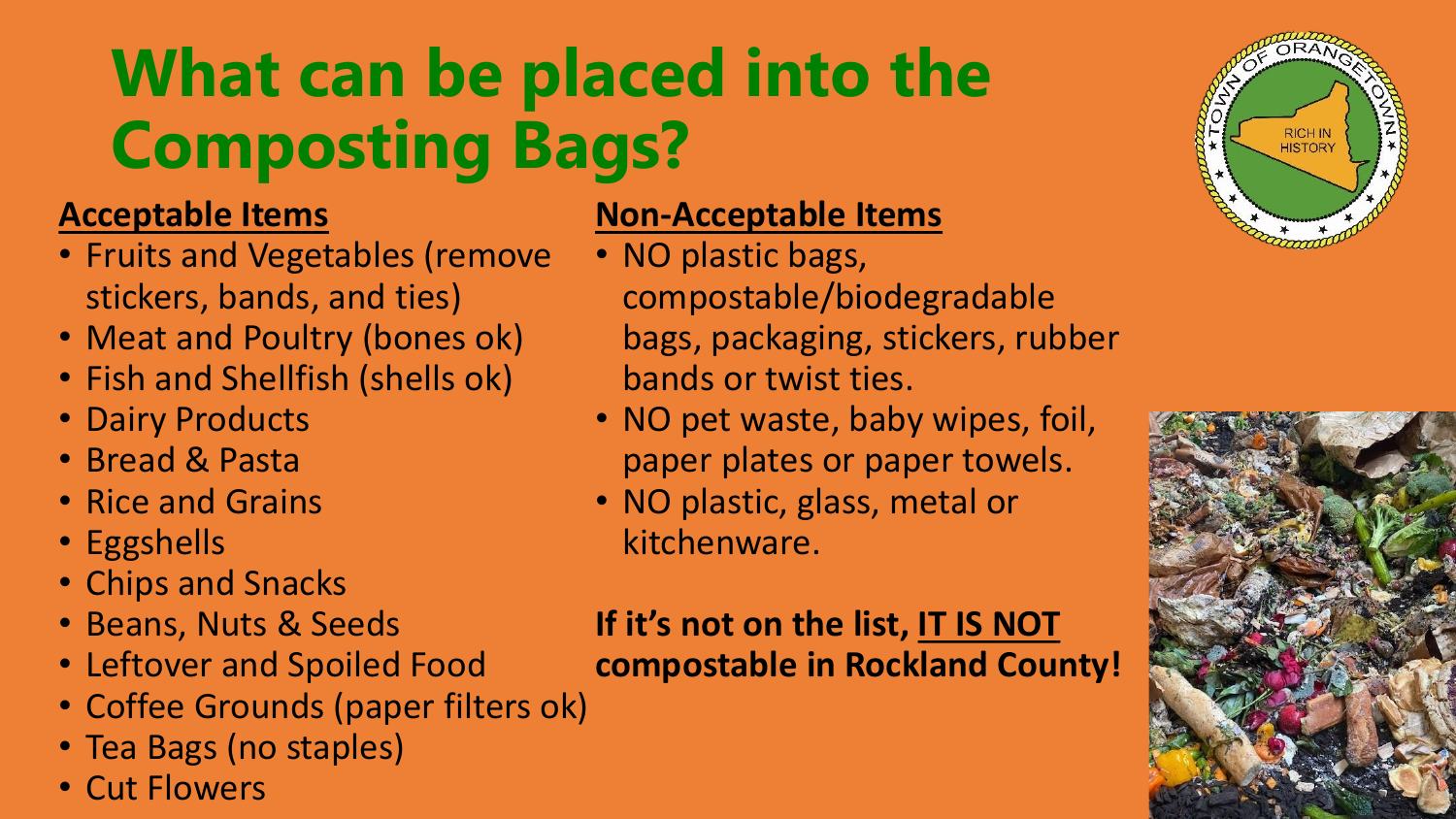## **What happens to the food scraps at the Co-Composting Facility?**